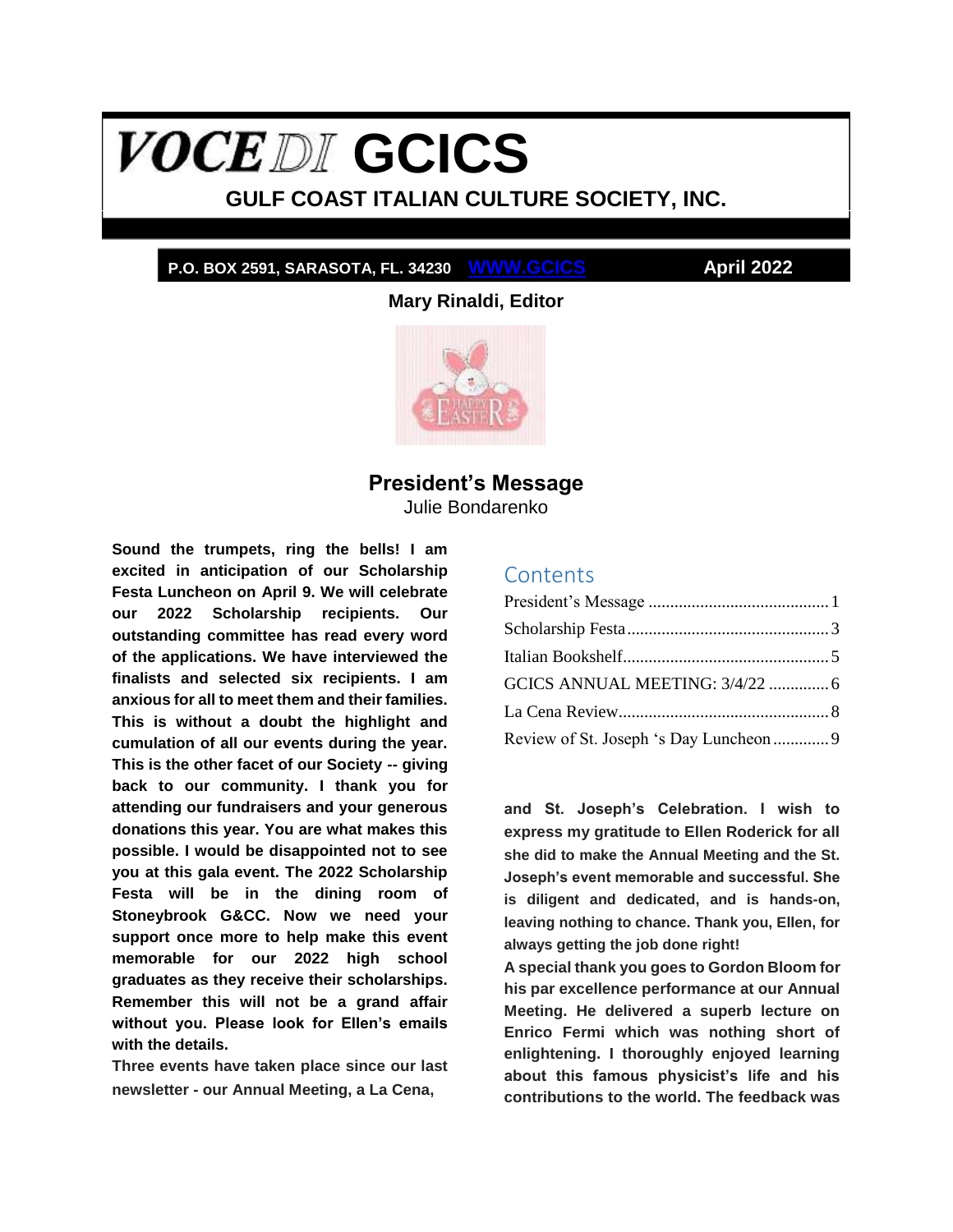**all positive. Gordon, thank you so very much for doing an outstanding job. I do not think anyone would or could have done more to make this lecture so enjoyable.**

**My gratitude to Josephine Fontana and Vince Amato for sharing their wonderful and heartfelt immigration stories at our St. Joseph's celebration. Many thanks to Phyllis Shonk for her beautiful tribute and heartfelt story and prayer to St. Joseph. It was truly a beautiful blessing and a unique way to honor** 

**St. Joseph. True acts of kindness were demonstrated by Penny Thomas for the delicious St. Joseph's bread she gave to us and by Joseph Polizzi for the charming lithograph, "The Carpenter's Shop." We extend our gratitude to both of you. George Arfield was responsible for another successful La Cena dinner held at The Rosemary. Everyone left the restaurant thoroughly satisfied with their meal and happy to share the evening with fellow members. Thank you, George.**

**And finally, I have written a special message entitled "COURAGE" that follows. It was written from deep down in my soul.**

# **COURAGE**

**I am without adequate words to describe the COURAGE that I have witnessed by citizens of Ukraine. Our humanity has been tested. Can we do enough? Is there nothing more to do than to say "I understand, and I feel your pain" as we watch what is taking place.**

**Now it is in real time for people and family I am connected to, and it is because of this, in memory of my late husband, Alan, that I wish to say I am so deeply saddened for what has befallen the people of Ukraine. We are witnessing a love of country and what people and patriots do to preserve it. I do not know the ultimate outcome as it is difficult to see a good ending when loss of life is so profound. I pray that Ukraine will receive all that is needed to preserve its democracy. With hope that they will be victorious in the end and not to end with the words, "they put up a good fight."**

**I pray for the millions of refugees who are forced to start new lives in other countries, countries that are lending a huge hand in welcoming their new and weary guests. I am also profoundly grateful to the journalists who have risked their lives and some who have given their lives to bring the truth to us. Is this not courageous and brave?**

**In these unusual times, we pray for our government to make the right decisions that will help keep our Ukrainian family safe. We hope free nations around the world will alleviate the pain and suffering for all those who are in our thoughts who are putting up a good fight. And when it is not possible to do more than to say I am sorry, then perhaps it is in times like this that we can make an extra effort to be kind to one another, be supportive and have the courage to do the right thing. Let our deeds be witness to who we really are as we come to understand and witness their COURAGE.**

**Julie Bondarenko**

#### [RETURN](#page-0-1)

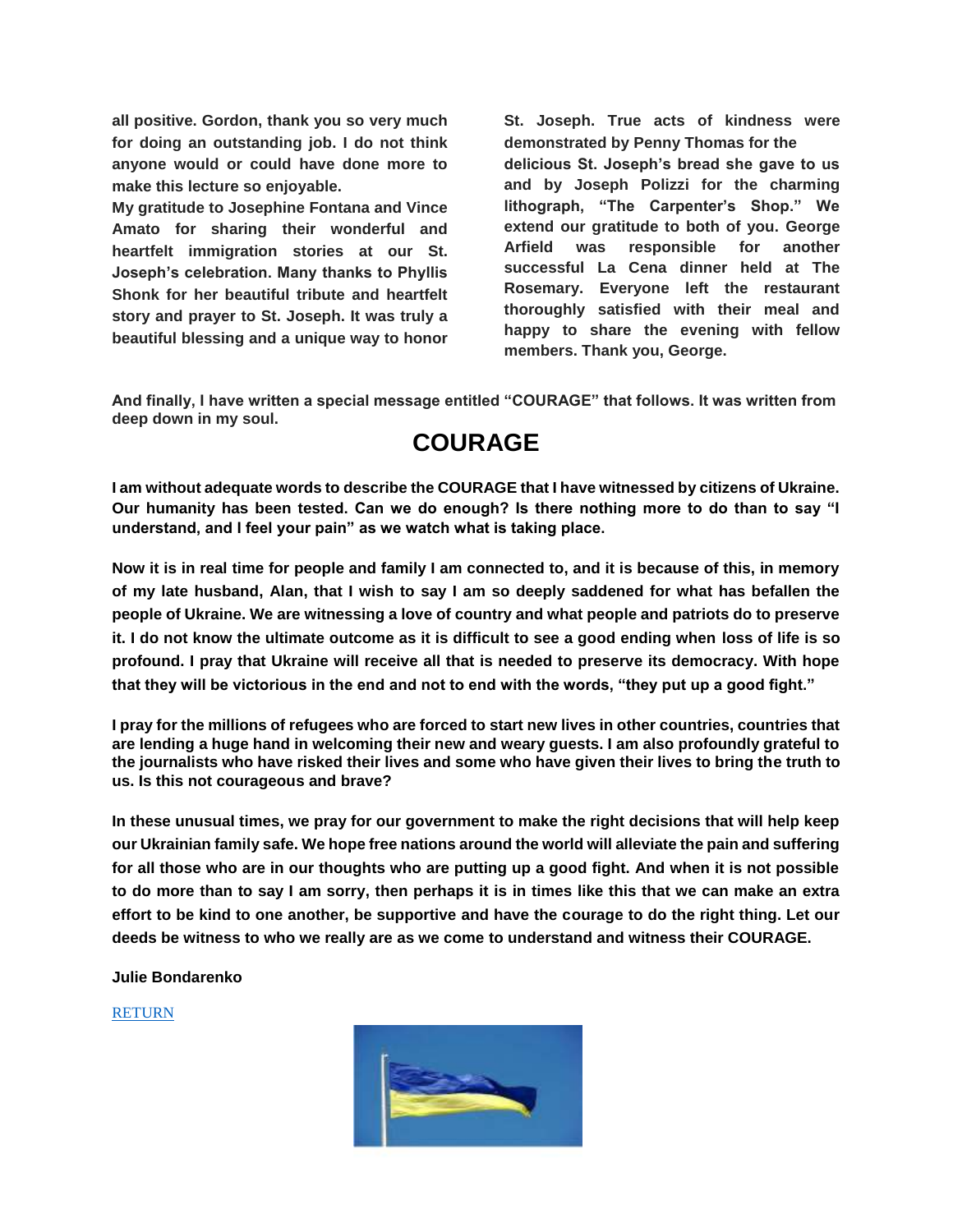# <span id="page-2-0"></span>**Scholarship Festa**



**You are invited to our annual Scholarship Festa (Luncheon) where high school seniors are awarded GCICS college scholarships. We will welcome the student scholars and their guests. You will meet and hear from these college bound local Italian American high school seniors. If you wish to sponsor a student or parent for the luncheon, include that fee (\$36) in your payment and indicate that information online or in your note that accompanies your check. The student you sponsor, along with his/her parents or guests, will be seated with you.**

**\*Event: GCICS SCHOLARSHIP FESTA (Luncheon) honoring our Scholarship recipients**

**\*Date/Time: Saturday, April 9, 2022, 11:30-2:00 pm**

**\*Location: Stoneybrook Gulf & Country Club, 8801 Stoneybrook Blvd, Sarasota, FL 34238**

**\*Cost: \$36 (all inclusive)**

**\*Payment: I encourage you to pay online using our website. Directions are below. It takes only a few moments. If not, mail a check (payable to GCICS) to Ellen Roderick, 770 So. Palm Ave, #1003, Sarasota, FL 34236 and specify menu entrée next to each name. I need to know who is eating which entrée.**

**\*Deadline: Must register online or I must have your check in hand by Saturday, April 2, 2022.**

**\*Guidelines: You are asked to attend ONLY if you have been fully vaccinated (booster not included) and remain symptom-free. Your cooperation is appreciated. We want everyone to remain healthy in these unusual times and beyond. Understand that neither GCICS nor its directors are liable for health-related events at GCICS events.**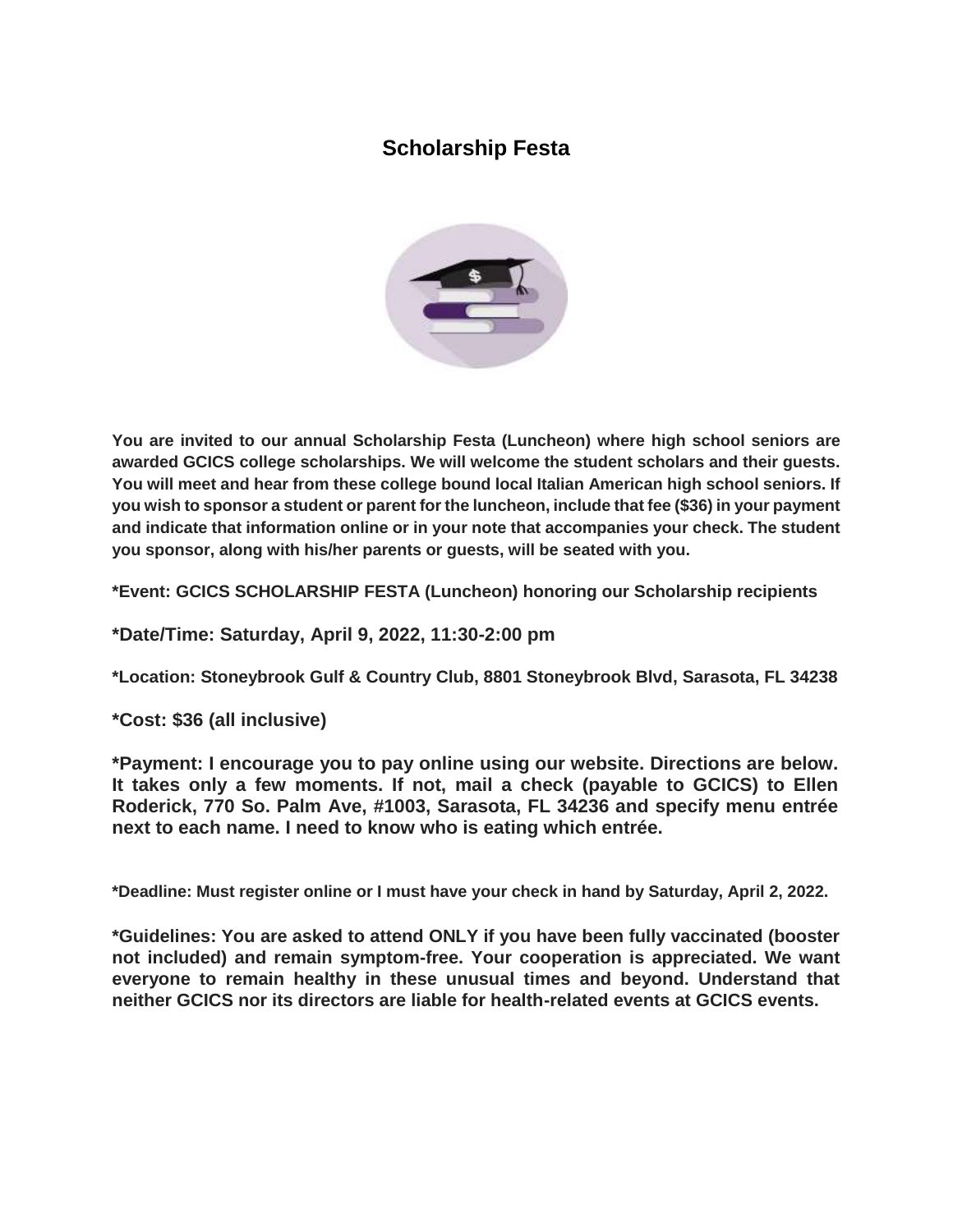**\*Menu:**

**\*One complimentary Mimosa, Bloody Mary, or House Wine (Merlot or Pinot Grigio) \*House Salad**

**\*Entree Choices (select one)**

**--Oven Roasted Salmon with fresh dill and citrus butter**

**--Chicken Piccata sautéed with capers, shallots, white wine,** 

**fresh lemon --Vegetarian (Chef's choice)**

**\*Dessert: NY Style Cheesecake with strawberries**

**\*Beverage: Coffee/Tea**

**\*Cash bar available**

**\*Questions: Call (Cell: 301-775-1344) or email me itrain@erols.com**

## **STEPS FOR PAYING ONLINE**

**\*Go to our website using this address: www.gcics.org/payment**

**\*On 1st page, check "Member", enter first & last name, email address, phone #, and click on the blue block.**

**\*On 2nd page, enter the total amount of your payment, then enter in the block directly below "Scholarship Festa" and list the name(s) of the person(s) for whom you are paying & their entrée choice. Please make sure you do this step. \*Click PayPal checkout and the next page will come up. Complete what is needed. \*Note: You do not need a PayPal account to pay for GCICS events. PayPal will accept your credit card directly. You will receive a confirmation email within an hour or so once you have completed the transaction.** [RETURN](#page-0-1)

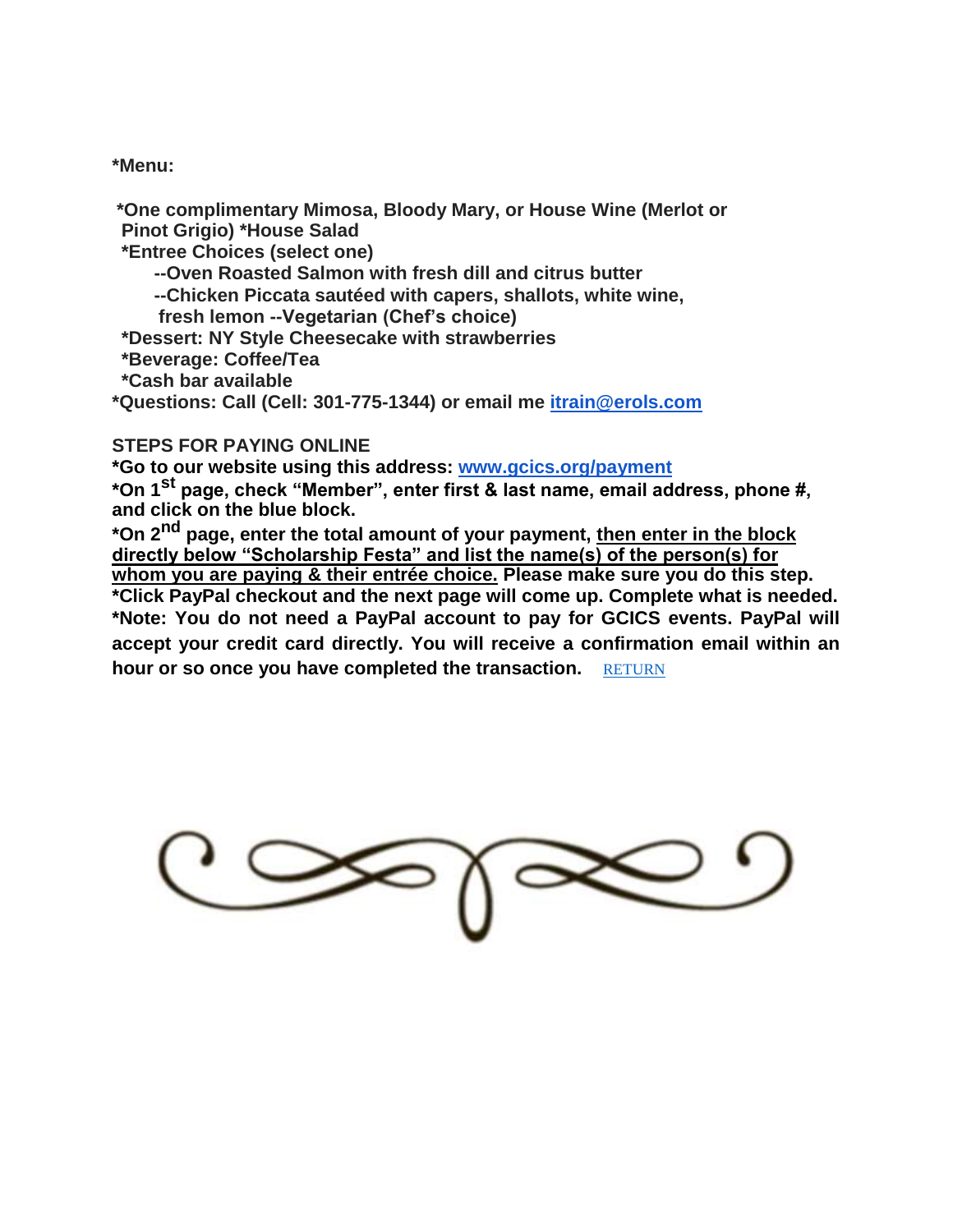## **Italian Bookshelf**

<span id="page-4-0"></span>

**The Conquest of Rome by Matilda Serao Routledge Press, 245 pages Review by Leita Kaldi Davis**

**I was so impressed by Michel Pacitti's presentation, speaking to us from London in collaboration with the Consulate of Italy in Detroit, of Matilde Serao that I immediately looked for her books. The Conquest of Rome seems to be the only publication in English.**

**Serao was the first woman to edit and publish a newspaper in Italy in the late nineteenth century, and was a prolific novelist. Pacitti has translated several of her works, and after reading The Conquest of Rome, I could understand his fascination with this amazing social commentator and romantic novelist. I hope to find more of her books in Pacitti's translation.**

**The protagonist, Francesco Sangiorgio, is a politician from Basilicata who aims to gain power, recognition and to conquer Rome. In classical writing style, Serao writes lengthy, poetic descriptions of everything the eyes might meet. She spreads out the ancient city on a map of words. Sangiorgio is enchanted with Rome. He proves to be a brilliant politician, strategist and orator and is quickly elevated to a ministerial position. At the**

**height of his career, however, he meets the irresistible Donna Angelica, who is married to Don Silvio, a much older husband and overly ambitious politician who ignores his lovely, acquiescent wife. Sangiorgio burns with desire at the pedestal on which Angelica stands wrapped in her untouchable purity. He watches her in the Pantheon on the occasion of King Vittorio Emmanuele's death. "…that dearest of mourners, pale as a pearl under her black veil, her sweet lips still apart for the passage of her prayer, her gaze dissolved in sad religious meditation – to him she appeared as a divine shape." They become close friends, but Angelica is appalled when she realizes that Sangiorgio harbors carnal desires for her. She flees, closing the door on any further relationship.**

**Paralyzed by his passion, Sangiorgio neglects his political duties and eventually his colleagues determine that he is incapable of fulfilling them. He returns home crushed, realizing that Rome, like Angelica, is a "woman who knows not how to love." "…in very truth Rome had conquered him." [RETURN](#page-0-1)**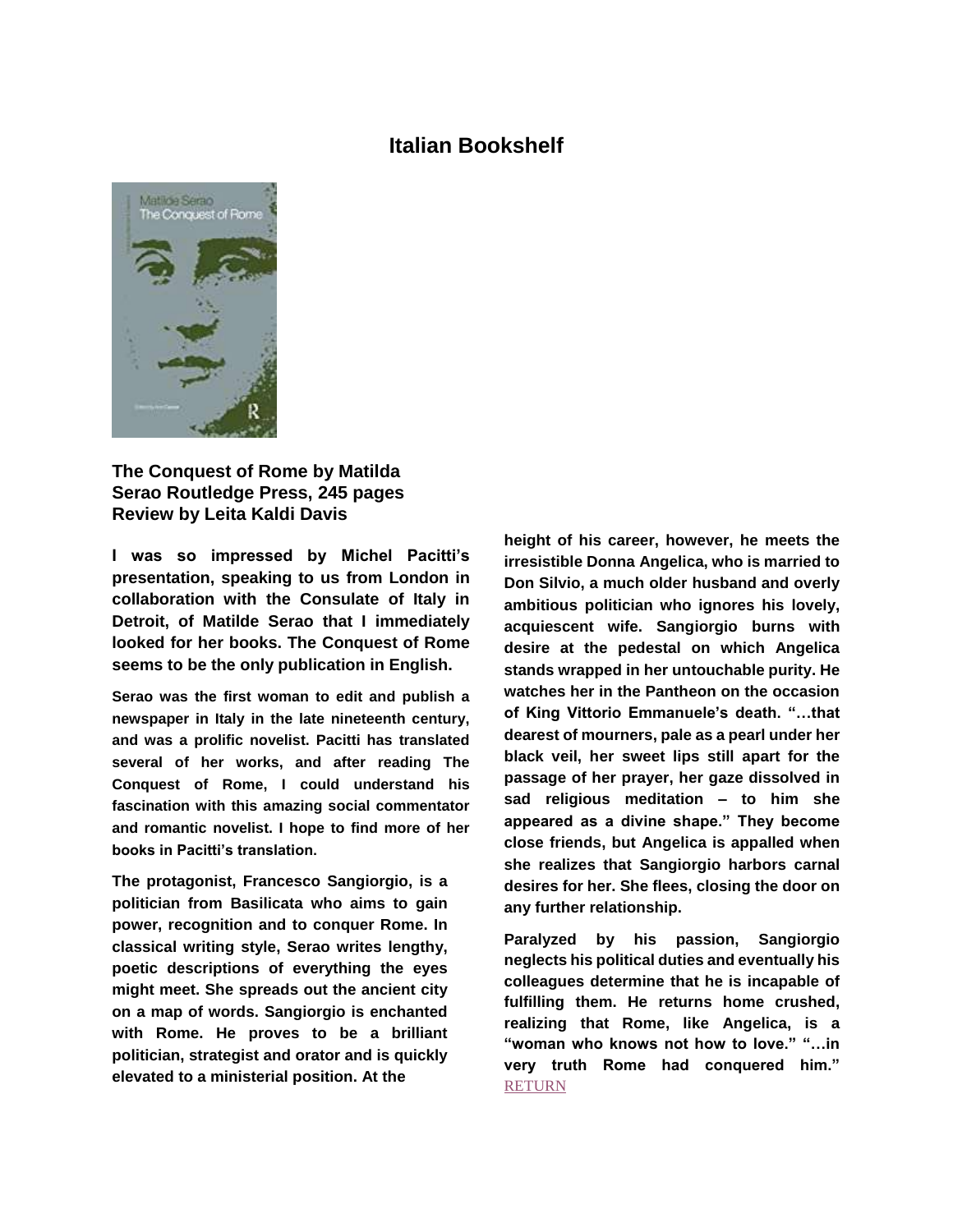# **GCICS ANNUAL MEETING: 3/4/22**

# **Peridia Golf & Country Club, Bradenton, FL**

<span id="page-5-0"></span>**Article by: Dr. Ellen Roderick, GCICS Secretary Photos by: George Arfield, Social & Cultural Chair and Ellen Roderick**



**LUNCHEON: Julie Bondarenko, GCICS President, welcomed 65 members, thanking them for attending this important event. Frank Cerullo offered the blessing. Lunch was served. (Note: This event was rescheduled from 1/15/22 due to COVID-19's Omicron variant.)**

**ANNUAL MEETING: Julie offered remarks highlighting how "strong" and "active" GCICS remained during the 2020-2022 pandemic. She thanked members for remaining steadfast. She expressed how appreciative she was for the dedicated work of the Board members who introduced themselves and the role they play in the Society. Sheryl Lazzarotti, a past GCICS President, was introduced. Julie then turned the floor over to Ellen Roderick, GCICS Secretary.**

**TOWN HALL: Ellen paid tribute to four members who passed away since our 1/22/21 virtual Annual Meeting. Steve La Brutte, Noel Chiantella, Bill Korp, and Harry Woske all served in the US military and were faithful members of GCICS. Bill's widow, Kate Korp, and Steve's widow, Aida La Brutte, were acknowledged. A moment of silence and reflection was held in their memory. Ellen then introduced the 15 new members in attendance: Dana & Mary Dalton, Dave & Diane Johnson, Edna & Tony Di Bianca, Enza & Jim MacDonald, Sally Rogind, Maria Heifner, Phyllis Shonk, Michele Takei, Josephine Fontana, Vince Amato, and Rose Amato. In the interest of time, Ellen asked the group for their concurrence that she issue the Town Hall questions to them in an email and receive their feedback online. Concurrence was obtained.**

**CULTURAL LECTURE: George Arfield, Social & Cultural Chair, introduced our speaker, board member Gordon Bloom, whose topic was "Enrico Fermi, A Story of Family, Science, and Emigration." His presentation was accompanied by excellent power point slides that contained photos as well as text. The audience learned about Fermi's family, upbringing, education, mentors,**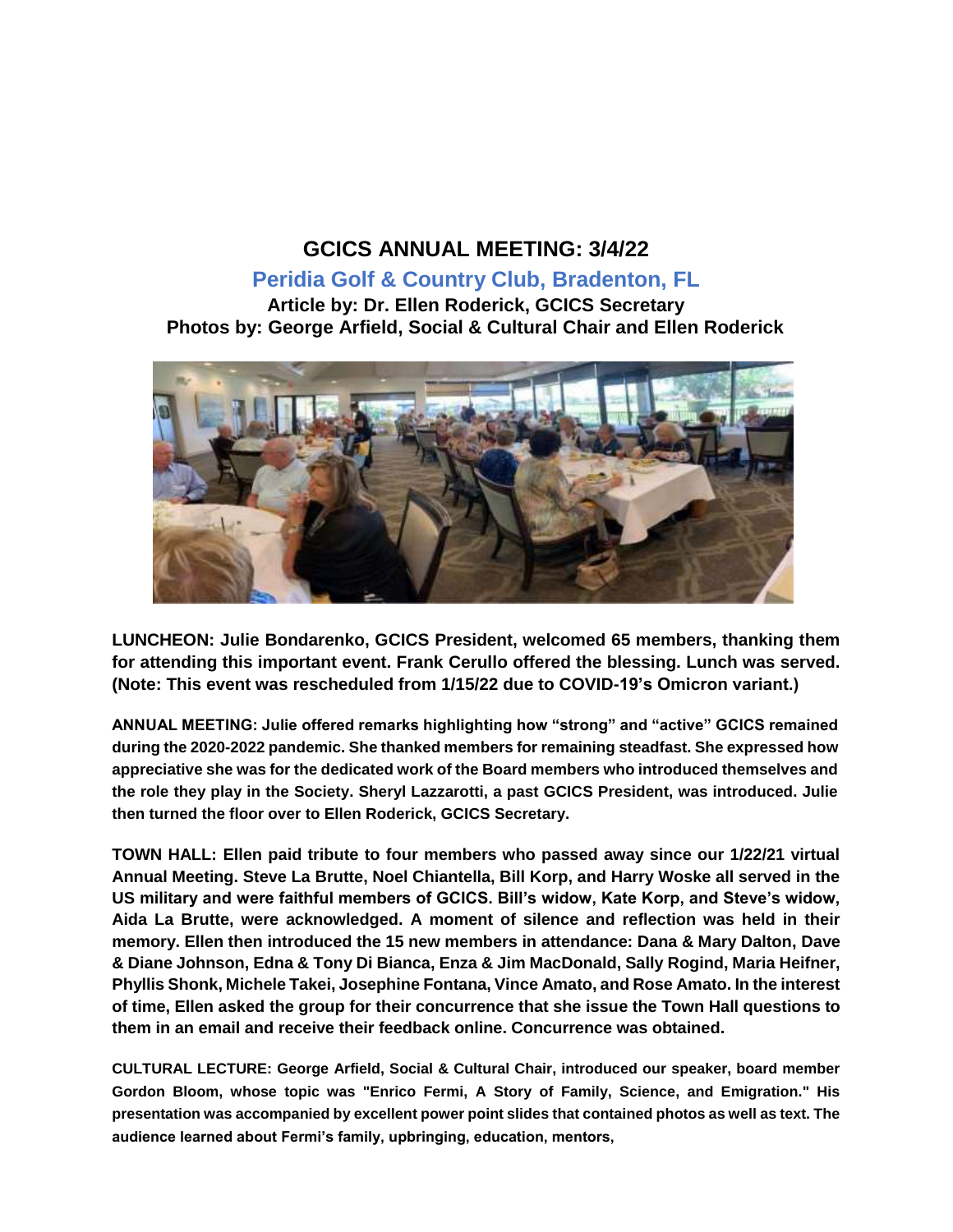**work experiences in Italy, his marriage and children, his incredible work on the Manhattan Project, and his recognitions while living and after his passing. A Q&A segment was held.**

**CLOSING: Julie extended profuse thanks to Gordon for his outstanding and informative presentation. She then encouraged members to support the April 9, 2022 Scholarship Luncheon at Stoneybrook CC, and The Giving Challenge (April 26-27, 2022) sponsored by the Community Foundation of Sarasota County (CFSC). The GCICS Annual Meeting adjourned at 2:40 pm.**



**President Julie Bondarenko Presiding**





**Gordon Bloom, Guest Speaker New members: Enza Amato McDonald, Vince Amato & Josephine Fontana**



**Mary & Phil Maresco, Blanch & Joe Barresi**



**New members Maria Heifer, Dana & Mary Dalton**



**Mike & Patty DiMicele**



**Judy Herman, Cherrie Randall, Carol Hirschburg, Gail Gardner**



**Dr. Ellen Roderick, Annual Meeting Co-Ordinator** [RETURN](#page-0-1)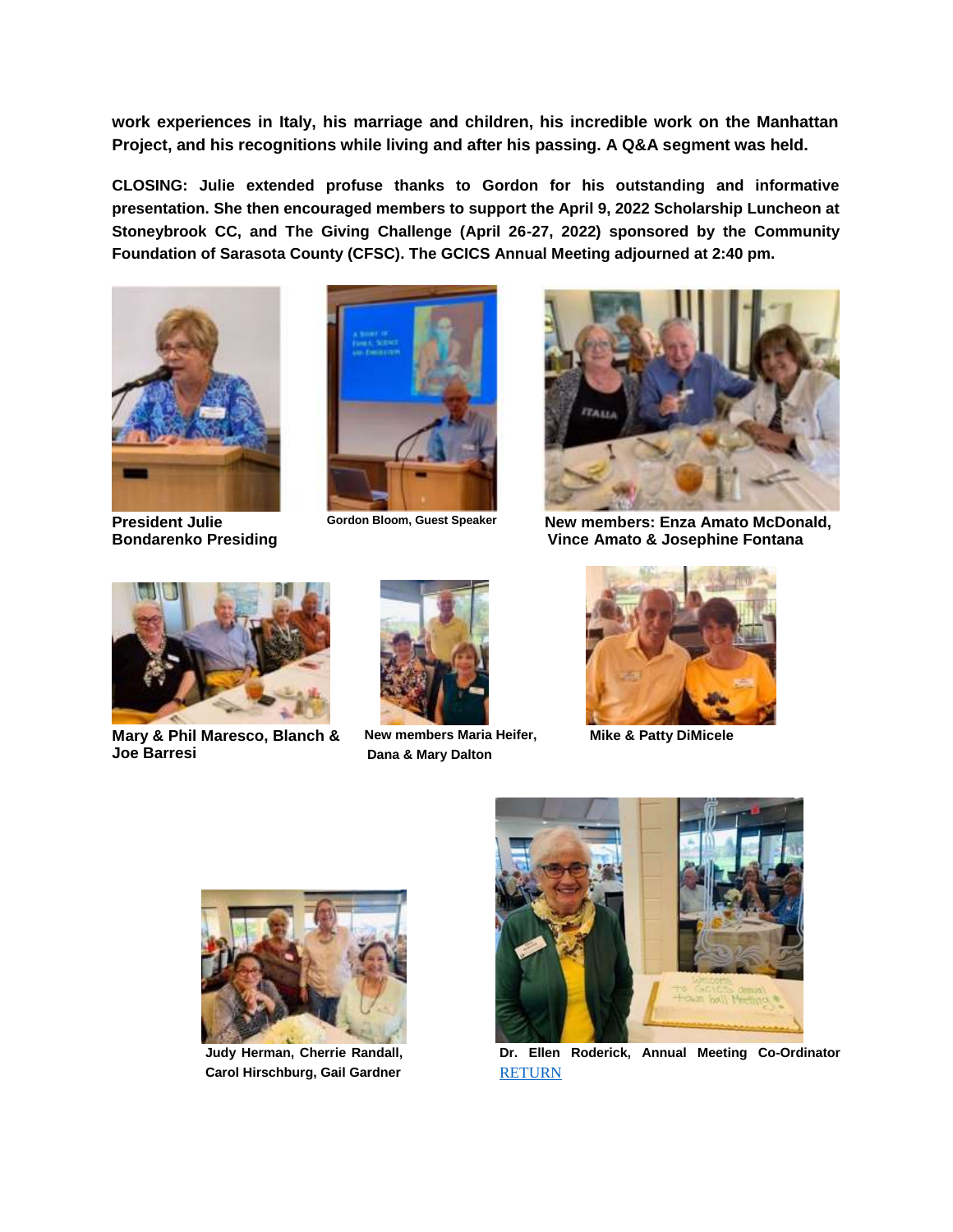# **La Cena Review**

<span id="page-7-0"></span>**The La Cena event that almost wasn't, turned out to be a cold (outdoors) evening full of warm (indoors) cordial socialization and fine dining for 28 GCICS members and 2 guests attending the event at The Rosemary in the similarly-named district just north of downtown Sarasota. The dinner almost didn't happen. An unforeseen glitch, discovered 72 hours before the dinner, had deleted our GCICS reservation from Rosemary & Thyme's system. Rising to the occasion, George Armstrong, owner of Rosemary & Thyme, the restaurant chosen originally, moved our reservation from patio seating to the indoor annex, The Rosemary, which is open for breakfast and lunch only. We had**

**chosen patio seating in the belief that mild, early spring weather would prevail. The gods were not listening. However, it turned out to be a fortuitous change, as the mercury that evening dropped into the low 60s, the Florida equivalent of sweater-and-jacket weather up north. As a result, we enjoyed in splendid comfort company, food and drink which combined to generate a delightful warm experience in an establishment entirely reserved for GCICS. Guests were seated at tables for six, which encouraged conversation at reasonable volume and a good amount of table hopping. Stay tuned for the next La Cena limited seating event to be held at another upscale restaurant.**



**Ellen Roderick and Joan Del Giudice George & Linda Muller with Julie Bondarenko**





**Sherman & Phyllis Shonk.** [RETURN](#page-0-1)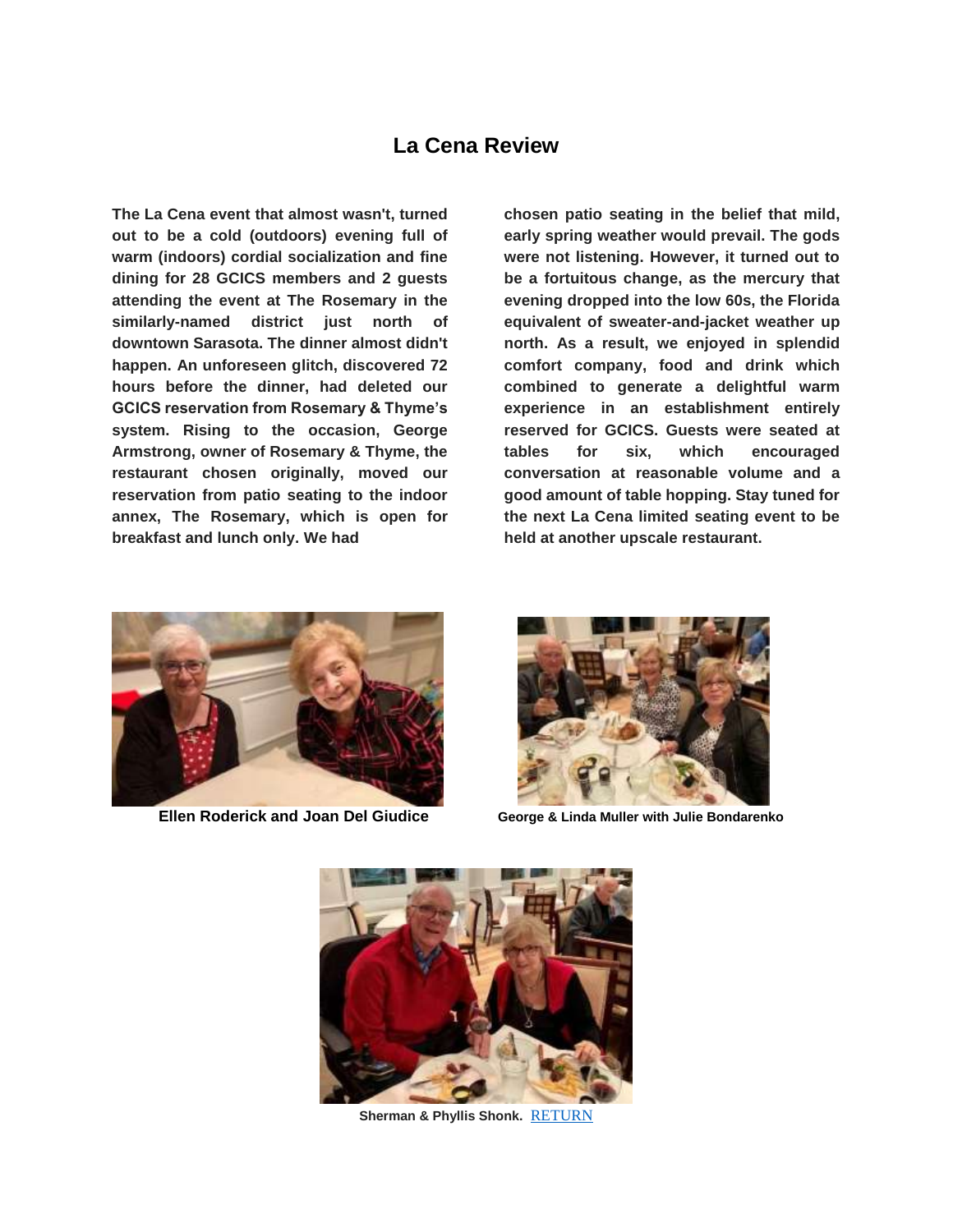## <span id="page-8-0"></span>**Review of St. Joseph 's Day Luncheon March 20, 2022 Article by Ellen Roderick, GCICS Secretary Photos by Joan Ferrante, George Arfield, Ellen Roderick**



**Vince Amato, Dr. Ellen Roderick, Josephine Fontana**

**On Sunday, March 20, 2022, 52 GCICS members and 5 guests dined at Café Baci in Sarasota for our annual celebration honoring St. Joseph, Patron Saint of Italy. Our President, Julie Bondarenko, presided. She welcomed back four longstanding members of the Society who have not been able to participate in the last two years: Natalie & Bob Amadeo and Teresa & Joseph Latona. We honored not only St. Joseph but also eight attendees celebrating their feast day: Joe Barresi, Joe Latona, Joseph Polizzi, Joe Raia, Jack Joseph Ferrante, Dave Joseph Scalise, Josephine Fontana, and her son, Joseph Moran. Our program focused on the experiences of two GCICS members who were born and spent a portion of their childhoods in Italy. Ellen Roderick, Secretary, interviewed Josephine Fontana who was born in Abruzzo and emigrated when she was 12; and Vince Amato who was born in Sicily and emigrated when he finished high school at 17. They came to their "new lives" in Brooklyn and Chicago respectively, missed their homeland (cried often), had to learn English, earned college**

**degrees, and had successful careers and beautiful families. In addition to Josephine and Vince, there were 4 others in the audience who were born in Sicily: Mimi Lerario, Rose Amato, Enza Amato MacDonald, and Angela Amato Van Hooser. Phyllis Shonk paid tribute to St. Joseph recounting how he is honored around the world; and then invoked his blessings upon the Ukrainians and all of us gathered to celebrate his life. Joe Polizzi had a gift for everyone – a lithograph entitled "The Carpenter Shop" depicting Joseph, Mary, and the child Jesus. Penny Thomas secured special loaves of bread for us in the shape of St. Joseph's beard. Roberto, Café Baci's owner, and his staff did an outstanding job in preparing and serving the meal. Each attendee went home with a full stomach, a beautiful lithograph, a loaf of bread, and a feeling of warmth and camaraderie from our time together sharing our lives and stories. A huge thank you to Josephine Fontana and Vince Amato for sharing their early lives in Italy and their immigration story.**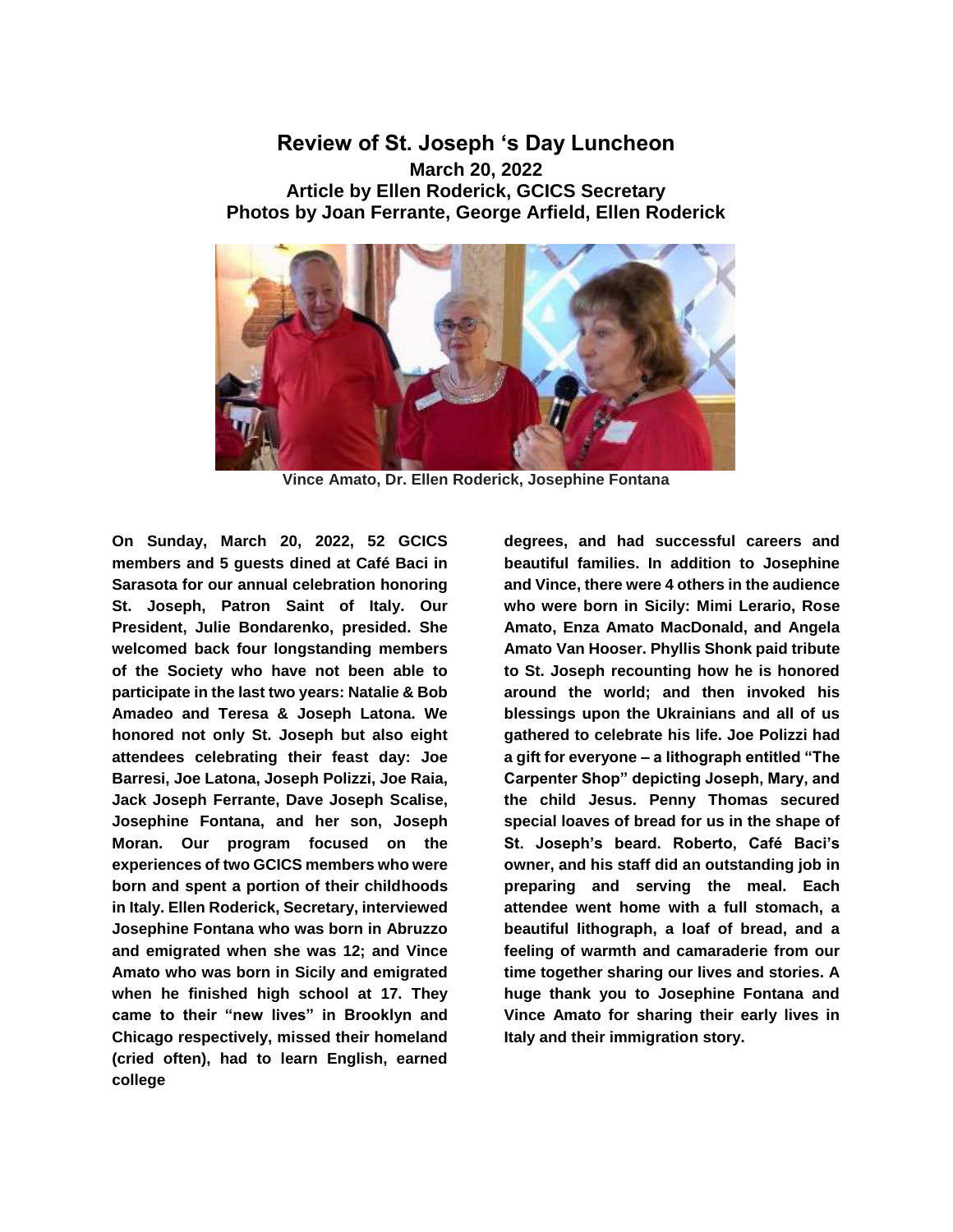## **TRIBUTE TO ST. JOSEPH By Phyllis Shonk, March 20, 2022**

**Some of you may know this, but for all of us a reminder, Saint Joseph's Day, also called the Feast of Saint Joseph, is in Western Christianity the principal feast day of Saint Joseph, husband of Mary and legal father of Jesus Christ, celebrated on March 19th. It has the rank of a solemnity in the Catholic Church. It is a feast in the provinces of the Anglican Communion, and a feast or Festival in the Lutheran Church. Saint Joseph is the Patronal Feast Day for Poland as well as for Canada and for persons named Joseph and Josephine. It is also Father's Day in some countries, Italy, Portugal, and Spain. In England, Joseph of Nazareth is remembered in the Church of England with a Festival on March 19th.**

**In Sicily where Saint Joseph is regarded by many as their patron saint, and in many Italian American communities, thanks are given to Saint Joseph (San Giuseppe in Italian). According to legend, Joseph interceded to relieve a famine in Sicily during the Middle Ages. There was a severe drought at the time, and the people prayed for their patron saint to bring them rain. They promised that if God answered their prayers through Joseph's intercession, they would prepare a large feast to honor him. The rain did come, and the people of Sicily prepared a large banquet for their patron saint. The fava bean was the crop which saved the population from starvation and is a traditional part of Saint Joseph's Day altars and traditions.**

## **PRAYER TO ST. JOSEPH**

#### **My Prayer to St. Joseph**

**I have something to share with you because I want to thank Saint Joseph for helping me. This week, while trying to select a package of corned beef in the supermarket, an elderly gentleman seeing my confusion said to me, "You need to choose the second cut" and handed me his choice. He said he had been a butcher in Sicily and the US and was long since retired. He proceeded to coach me in how to pick out a "proper cut." What about yours I asked? When he proudly picked out a new one, the "tastier and more tender cut," he simply said, "It was St. Joseph who found it"!**

**Oh, St. Joseph. I felt then a sudden peacefulness of spirit within your presence that calmed me to write and speak today.**

## **LET US PRAY:**

**Oh, St. Joseph. As we gather today in your honor we ask for your strength and protection before the Throne of God. We place in you all our interests and desires.**

**Oh, St. Joseph do assist us by your powerful intersession and obtain for us from your Divine Son all spiritual blessings through Jesus Christ Our Lord: So that having engaged here below your heavenly power we may offer our Thanksgiving and Homage to the most loving of Fathers.**

**Oh, St. Joseph. I never weary contemplating you and Jesus asleep in your arms. Press Him in my name and kiss His fine Head for me, "and" ask him to return The kiss to me when I draw my dying breath and may I plead this kiss for the dying in Ukraine. Oh, St. Joseph. Patron of departing souls, if we were to ask your intersession, may you enter the hearts and minds of our World Leaders to end the bloodshed in Ukraine. Oh, St. Joseph. In a world where many wake-in hungers on your feast day. Bless this meal we are about to share and bless those who prepared and serve it, to make today the special occasion that it is. St. Joseph. Pray for us. Amen.**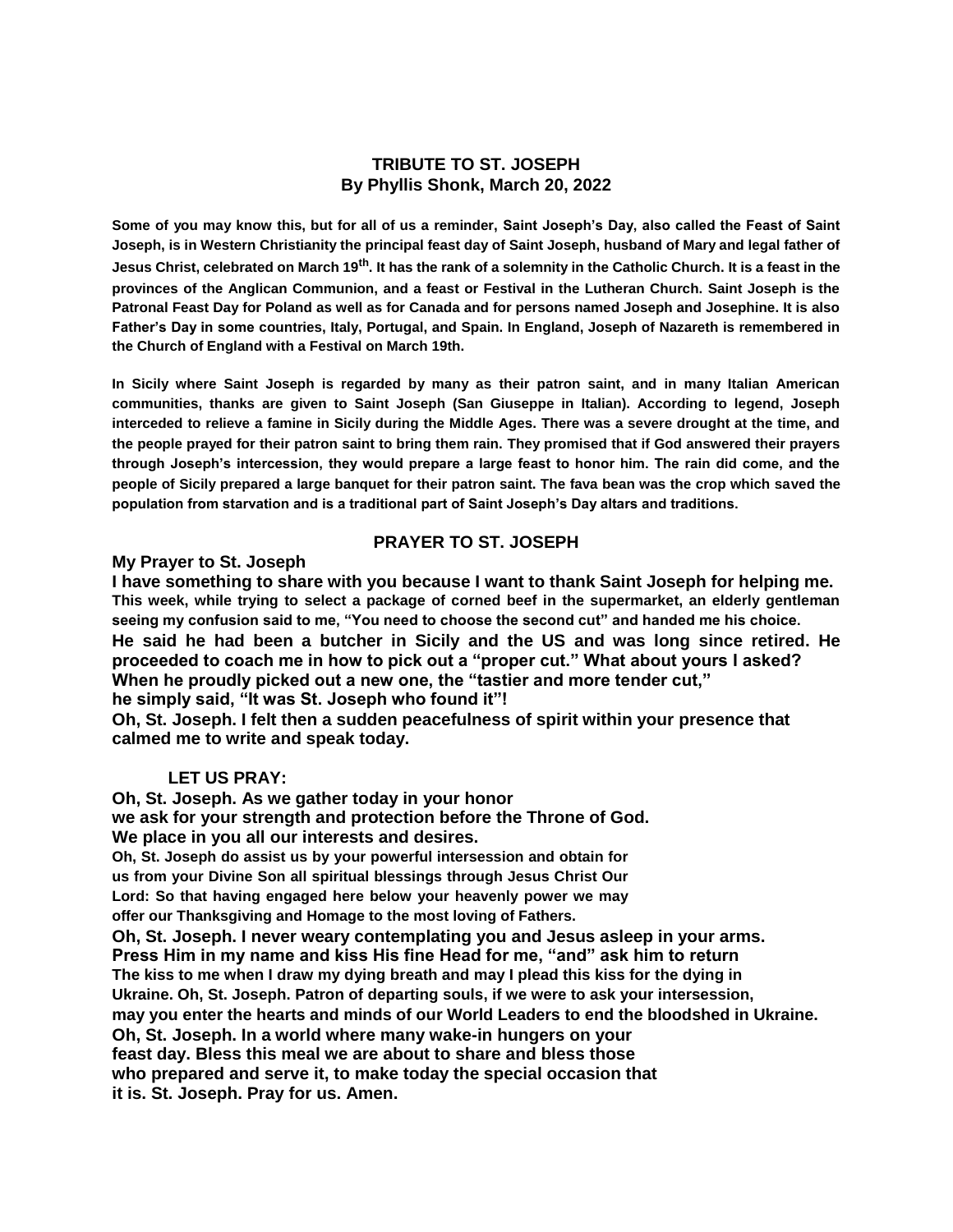

**Teresa Latona, Joan Ferrante, & Natalie Amedeo**



**Former VP Dr. Joe Latona, Past Board Member Bob Amedeo, & Dr. Jack Ferrante**



**George & Pam Arfield**



**Judy Herman & Penny Thomas with the St. Joseph's Bread Edna DiBianca, Julie Bondarenko, Dr. Ellen** 



**Roderick, Tom Hurban**



**Robert Gaglio, Dr. Ellen Roderick, & Dr. Joseph Polizzi**



**Lucille Samartin, Blanche Barresi, Barbara Barrattini, Lucille Raia.**



**Vince and his three sisters** Vince Amato, Rose Amato, Enza Amato MacDonald, Angela Amato VanHooser [RETURN](#page-0-1)